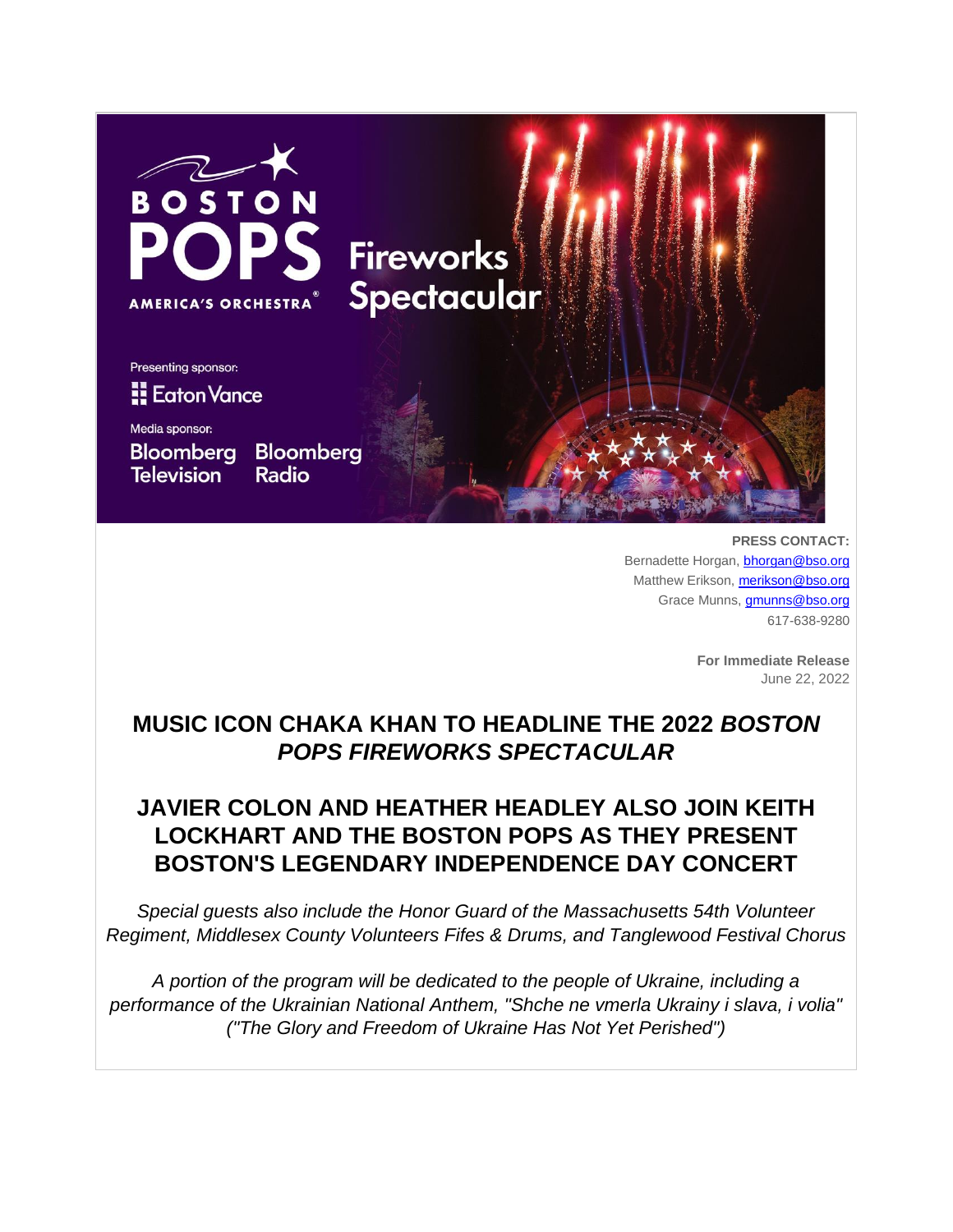*The concert will be broadcast live nationally on Bloomberg TV and radio, and locally in Boston on WHDH-TV Channel 7, from 8-11 P.M. ET*

*The 2022* Boston Pops Fireworks Spectacular *is made possible by the Boston Symphony Orchestra, supported by Global Asset Manager Eaton Vance as Presenting Sponsor, Bloomberg as Major Sponsor and Media Partner, and Microsoft and Mass General Brigham as Supporting Partners; accommodations provided by Fairmont Copley Plaza, Official Hotel of the Boston Pops.*

**To Register for July Fourth Media Credentials, Contact Steve MacDonald at [stageaccess@aol.com](mailto:stageaccess@aol.com) or 617-817-2111**

**For Interviews with Keith Lockhart, Contact Matthew Erikson at [merikson@bso.org](mailto:merikson@bso.org) or 617-638-9284**

**For a** *Boston Pops Fireworks Spectacular* **Press Kit, [Click Here](https://app.box.com/s/zi5l86qh01dakwnokljd8pocofm7ntez)**

### **This year, the July 3rd rehearsal will be closed to the public to focus on the return of the Fourth of July holiday celebration.**

(Boston, MA) — The Boston Pops and Conductor Keith Lockhart are thrilled to share programming details for the 2022 *Boston Pops Fireworks Spectacular*, which returns to the stage of the Hatch Shell at the Charles River Esplanade for the first time since 2019. The performance will take place on Monday, July 4, 8- 11 p.m., with live broadcasts on Bloomberg TV and Radio, as well as locally on WHDH-TV Channel 7 [\(click](https://app.box.com/s/d35atsjn4bcmp8tilomqucqthgqlulh9)  [here](https://app.box.com/s/d35atsjn4bcmp8tilomqucqthgqlulh9) for additional tune-in details).

The 2022 *Fireworks Spectacular* will include a special moment in memory of David Mugar, whose support of Boston's Independence Day celebration, starting in 1974, transformed the event into one of the most recognized Independence Day celebrations in the country with the addition of Tchaikovsky's *1812* Overture and a mega fireworks display over the Charles River, among other highlights.

### **Quote from Keith Lockhart, Julian and Eunice Cohen Boston Pops Conductor**

"We are incredibly excited to be returning to the Charles River Esplanade to present the *Boston Pops Fireworks Spectacular* and to play a unifying role in this great city and country by giving the people of Boston and beyond a wonderful reason to celebrate Independence Day with us. There is nothing more powerful than music to bring us together as a community in celebration, so we are thrilled to bring you a fantastic lineup of July 4 guest artists—capped by an extraordinary fireworks display. This year's performance of Tchaikovsky's *1812* Overture—with its universal messages of the right to freedom and self-determination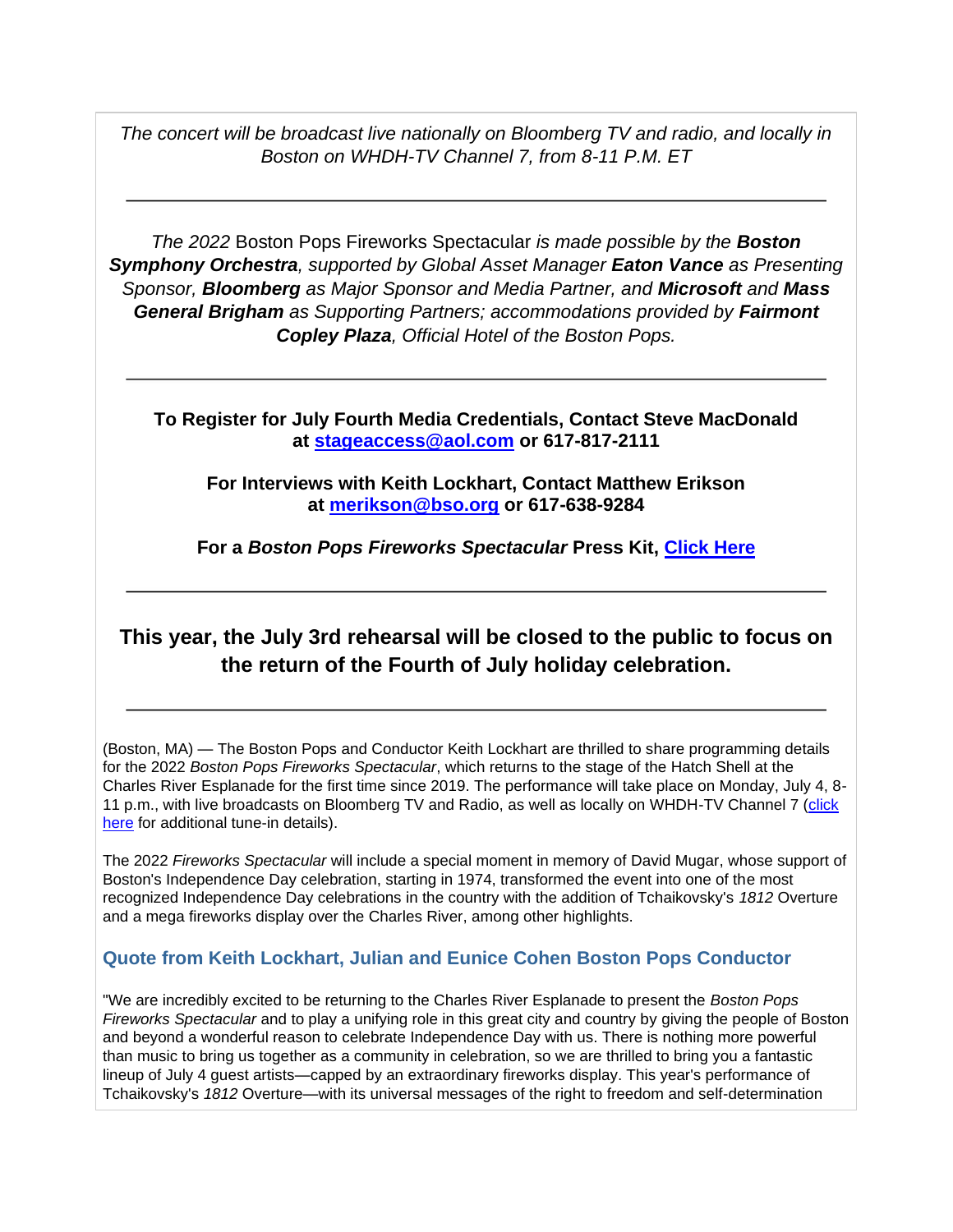that we honor as Bostonians and Americans each Independence Day—as well as the Ukrainian National Anthem, will be dedicated to the people of Ukraine and the courage and perseverance they have consistently shown in their struggle for their country's continuing independence."

### **Program Details**

The 2022 *Boston Pops Fireworks Spectacular*, under the direction of Keith Lockhart, will showcase performances by an extraordinary lineup of guest artists, including music icon and ten-time Grammy Award winner Chaka Khan, *The Voice* series premiere winner Javier Colon, and Tony and Grammy Award winner Heather Headley, complementing a rich program of patriotic favorites, featuring the Tanglewood Festival Chorus (TFC), the Middlesex County Volunteers Fifes & Drums, and the Honor Guard of the Massachusetts 54th Volunteer Regiment. Those selections include "The Star-Spangled Banner" to open the show, the ever-popular Patriotic Sing-Along, and "The Stars and Stripes Forever," bringing the music portion of the program to an end prior to the grand finale fireworks display over the Charles River. The musical tribute to the people of Ukraine will include the Ukrainian National Anthem followed by Tchaikovsky's *1812* Overture, the event's signature work with its universal message of freedom and triumph over adversity.

A Stephen Sondheim tribute, to mark the legendary composer's passing this year, will include an orchestral arrangement of "Comedy Tonight" from *A Funny Thing Happened on the Way to the Forum*, and a Sondheim medley featuring "Our Time" from *Merrily We Roll Along* and "Children Will Listen" from *Into the Woods*, performed by Ms. Headley, the Boston Pops, and the Tanglewood Festival Chorus (James Burton, conductor).

The program also includes a special work for chorus and orchestra by Julius Williams. "Those Heroes Who Healed the Nation" was commissioned as a chamber ensemble piece for the recent rededication ceremony (June 1) of the restored Robert Gould Shaw and Massachusetts 54th Regiment Memorial, located on the Boston Common and created by Augustus Saint-Gaudens in commemoration of one of the most famous Black regiments to have served in the American Civil War. In honor of this group of extraordinarily brave soldiers, the Massachusetts National Guard's Honor Guard was re-designated the 54th Massachusetts Volunteer Regiment (Selected Honor Guard) in a ceremony at Boston's State House presided over by Governor Baker in 2008. The July 4 performance will be the world premiere of the orchestra version of Mr. Williams' work.

A new work by Randol Bass for fifes, drums, and orchestra will receive its world-premiere performance with the Middlesex County Volunteers Fifes Drums. In addition, Mr. Bass' arrangement of "America, We're Proud to Serve"—a tribute to our country's military men and women that showcases the official songs of five of six branches of the armed services, Army, Navy, Air Force, Marines, and Coast Guard—will feature the Tanglewood Festival Chorus and orchestra.

### **Bloomberg On-Air Talent for the 2022** *Fireworks Spectacular*

Romaine Bostick and Kelly Leinz of Bloomberg Television will co-host the 2022 *Boston Pops Fireworks Spectacular* performance and concert television and radio broadcasts with additional backstage and crowd reporting by Janet Wu and Joe Shortsleeve of Bloomberg's Boston News Bureau.

### [Click here for Artist and Ensemble Bios and Background on](https://app.box.com/s/2d1557ub8udevgsv7zfq34y4n8is4re2) *Boston Pops Fireworks [Spectacular](https://app.box.com/s/2d1557ub8udevgsv7zfq34y4n8is4re2)*